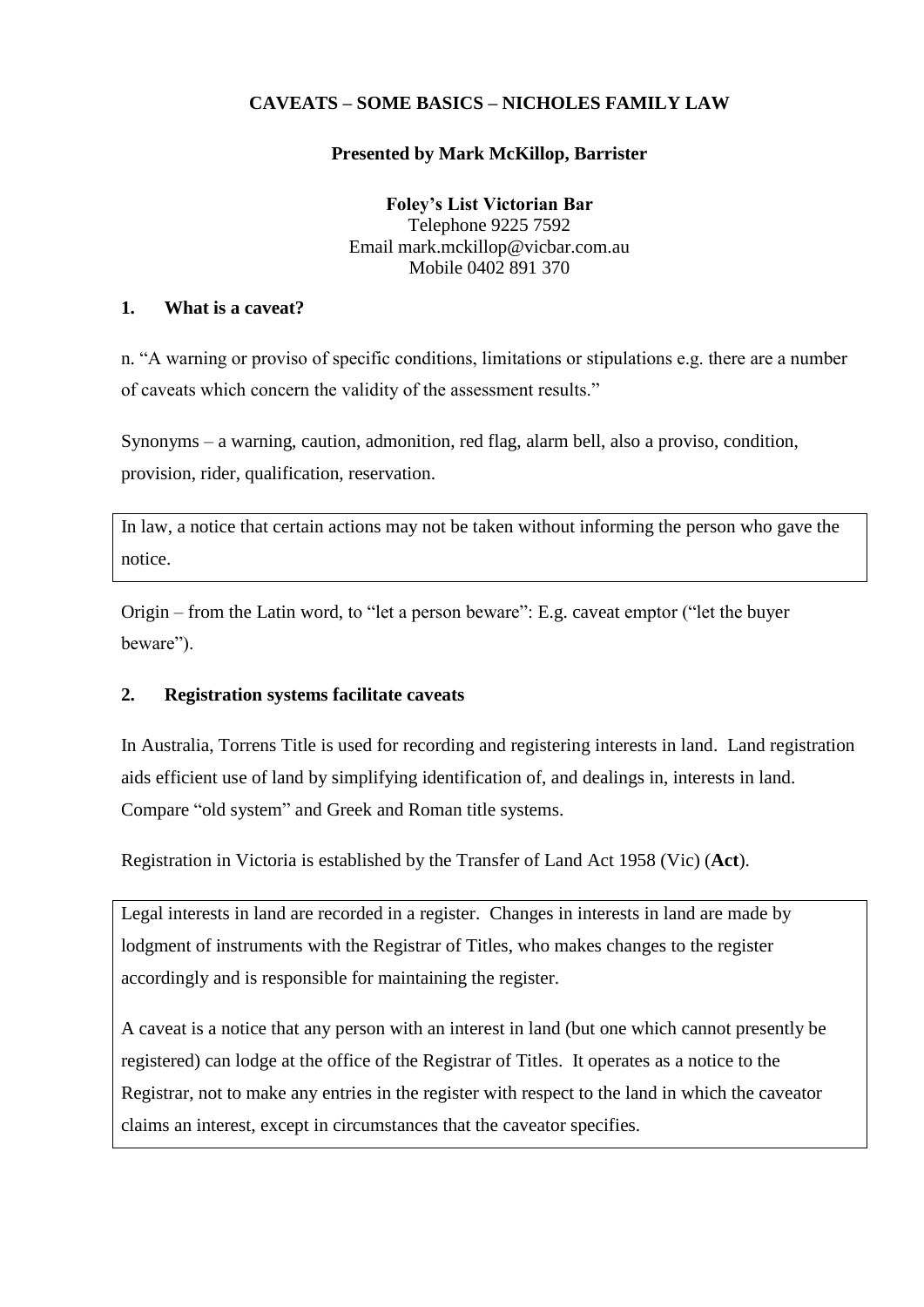When the Registrar receives a caveat, a note of its existence is made in the register, and appears on the title when searched. A copy of the caveat notice can be obtained by any person searching the title.

# **3. What is a Caveatable interest?**

Section 89A of the Act provides:

# *Caveats temporarily forbidding dealings with lands*

- *(1) Any person claiming any estate or interest in land under any unregistered instrument or dealing or by devolution in law or otherwise or his agent may lodge with the Registrar a caveat in an appropriate approved form forbidding the registration of any person as transferee or proprietor of and of any instrument affecting such estate or interest either absolutely or conditionally and may, at any time, by lodging with the Registrar an instrument in an appropriate approved form, withdraw the caveat as to the whole or any part of the land.*
- *(2) A recording of every caveat lodged under this section must be made in any relevant part of the Register.*
- *(3) The Registrar shall give to the registered proprietor of the estate or interest concerned notice of the caveat together with a copy of the caveat or of such particulars thereof as the Registrar deems material to such person.*
- (4) *Every notice relating to any such caveat and any proceedings in respect thereof if served at the address specified in the caveat shall be deemed to be duly served.*

A caveatable interest is any interest of land which is:

- (a) capable of being registered on title (registrable interest);
- (b) capable, by enforcement, of being converted into a registrable interest in land;
- (c) capable of being upheld by a Court giving relief against the land itself, whether or not the relief includes provision of a registrable instrument.<sup>1</sup>

Common examples:

- an interest of a purchaser in land pursuant to an executory contract of sale.
- an interest under a charge (where the chargee has an interest in land subject of the charge).

<sup>-</sup><sup>1</sup> *Composite Buyers v Soong* (1995) 38 NSWLR 286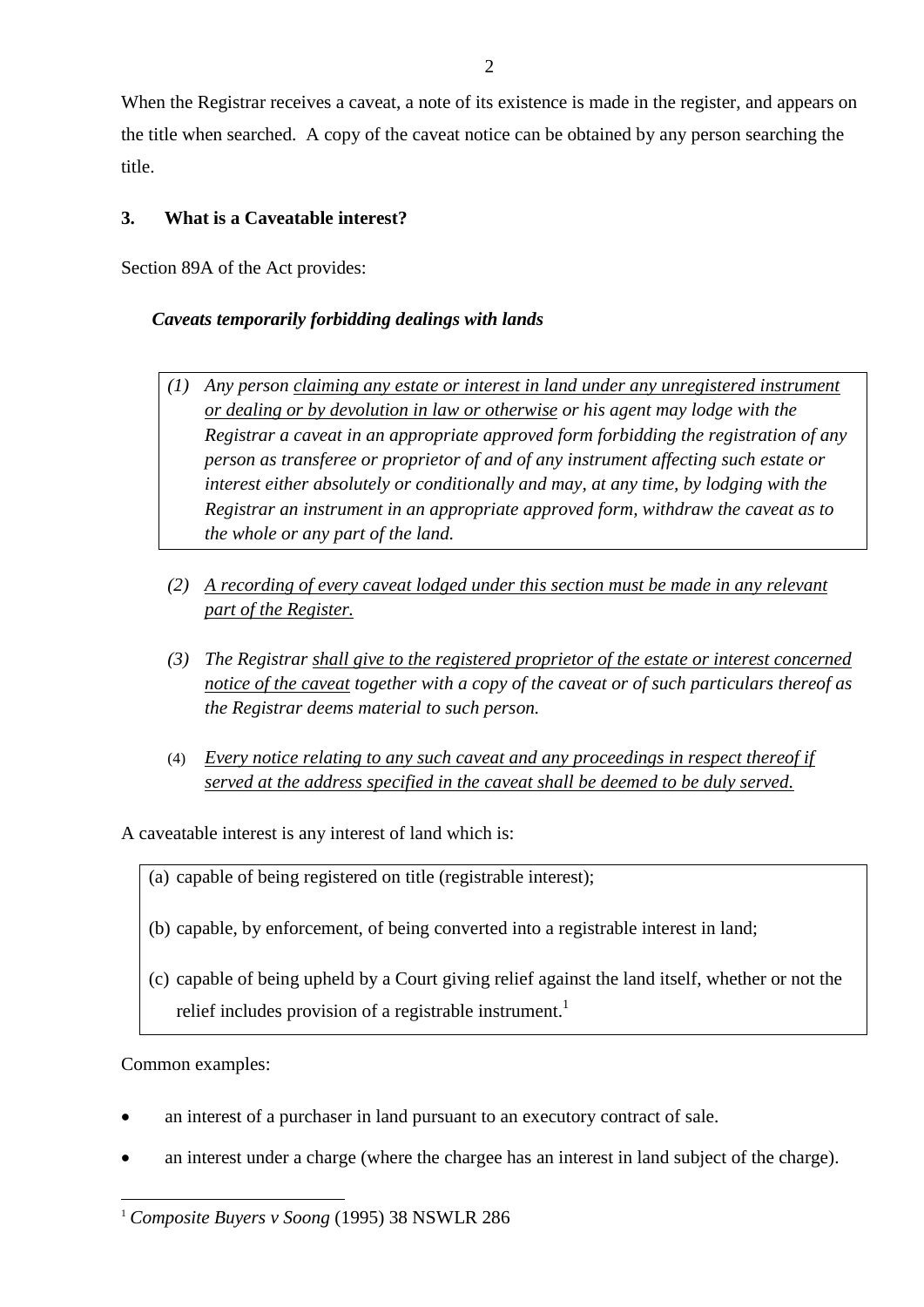- an interest under an unregistered mortgage in land.
- a life estate in land.
- a beneficial interest in land under a trust.
- a beneficial interest in land under a constructive or resulting trust (e.g. matrimonial);
- a vendor's lien
- an agreement to permit a lender to lodge a caveat to secure a loan.

There is no limit on the range of interest in land that are caveatable, provided that the interest in question is capable of being converted into a registerable interest in land, or capable of court protection.

Some claims that are inappropriate or insufficient to support a caveat include:

- a debt, by itself:
	- o No interest arises unless the creditor has a right to an interest in the land held by the registered proprietor as a means of recovering the debt.
	- o There must be evidence in writing that provides for the land to be charged with liability to pay the debt.
- An unsuccessful bidder at an auction.
- A purchaser relying on an oral agreement to purchase land.
- A lender claiming costs where a loan did not proceed, where the loan agreement does not provide for any security for those costs over the land.
- An agreement for the purchase of land where the vendor did not have the ability to transfer title.
- An interest granted in the proceeds of sale of land

In the Family Law Context:

 An interest claimed by reason only of a section 79 application does not give rise to a caveatable interest: see Rossi v Si [2016] NSWSC 368, Dembitzer v Mills [\[1980\] 2](https://advance.lexis.com/document/teaserdocument/?pdmfid=1201008&crid=6180c782-2290-4de3-bee9-f6e5e3c0227b&pddocfullpath=%2Fshared%2Fdocument%2Fcases-au%2Furn%3AcontentItem%3A58XW-XB91-F30T-B027-00000-00&pddocid=urn%3AcontentItem%3A58XW-XB91-F30T-B027-00000-00&pdcontentcomponentid=267692&pdteaserkey=h1&pdicsfeatureid=1517127&pditab=allpods&ecomp=tyttk&earg=cr8&prid=a682ba85-60c1-48c1-a2f9-ac00d630ec54)  [NSWLR 697](https://advance.lexis.com/document/teaserdocument/?pdmfid=1201008&crid=6180c782-2290-4de3-bee9-f6e5e3c0227b&pddocfullpath=%2Fshared%2Fdocument%2Fcases-au%2Furn%3AcontentItem%3A58XW-XB91-F30T-B027-00000-00&pddocid=urn%3AcontentItem%3A58XW-XB91-F30T-B027-00000-00&pdcontentcomponentid=267692&pdteaserkey=h1&pdicsfeatureid=1517127&pditab=allpods&ecomp=tyttk&earg=cr8&prid=a682ba85-60c1-48c1-a2f9-ac00d630ec54) and In the Marriage of Stevens [\(1991\) 15 Fam LR 51](https://advance.lexis.com/document/teaserdocument/?pdmfid=1201008&crid=6180c782-2290-4de3-bee9-f6e5e3c0227b&pddocfullpath=%2Fshared%2Fdocument%2Fcases-au%2Furn%3AcontentItem%3A58XW-XB91-F30T-B027-00000-00&pddocid=urn%3AcontentItem%3A58XW-XB91-F30T-B027-00000-00&pdcontentcomponentid=267692&pdteaserkey=h1&pdicsfeatureid=1517127&pditab=allpods&ecomp=tyttk&earg=cr8&prid=a682ba85-60c1-48c1-a2f9-ac00d630ec54) ; Australian Eagle Insurance Co Ltd v Parry (1992) ANZ Conv R 166.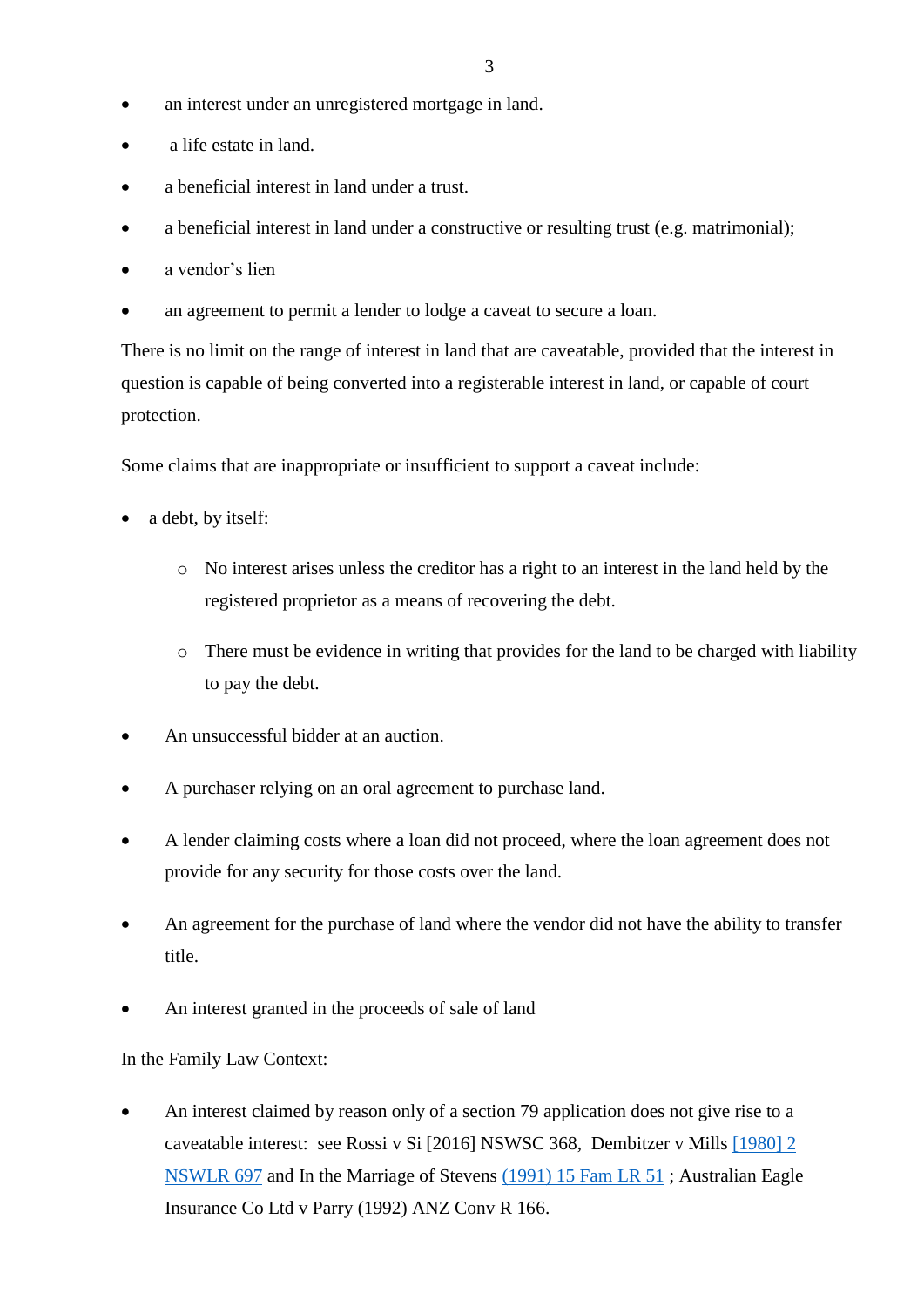- In such a case, a party seeking to preserve property could not lodge a caveat but instead would have to obtain an injunction from the family Court pending the marital cause;
- But equitable interests can exist along side interests created by the FamCA by exercise of s79 and those interests can be protected by a caveat – see Re Sabri; Ex parte Brien v ANZ Banking Group Ltd (1997) 21 Fam LR 213. Eg a constructive trust arising from contributions.
- In relation to bankruptcy, that case is also authority that the relation back provisions will not defeat a transfer from partner to partner by reason of a property adjustment under the Act, where the transfer is supported by an underlying equitable interest that predates the relation back date.
- Procedurally there is authority that a State Supreme Court will not have jurisdiction where the subject matter of the caveat is within a matrimonial cause subject of an existing Family Law proceeding.

## **4. A statutory injunction**

In *J & H Just (Holdings) Pty Ltd v Bank of New South Wales* (1971) 125 CLR 546, Barwick CJ said of a caveat (at 552):

"*Its purpose is to act as an injunction to the Registrar General to prevent registration of dealings with the land until notice has been given to the caveator. This enables the caveator to pursue such remedies as he may have against the person lodging the dealing for registration. The purpose of the caveat is not to give notice to the world or the persons who may consider dealing with the registered proprietor of the caveator's estate or interest though if noted on certificate of title it may operate to give such notice.*"

In the same case, Windeyer J said:

"*After all, the primary purpose of a caveat against dealings is not to give notice to the world of an interest. It is to warn the Registrar General of a claim. The word 'caveat' has long been used in law to describe a notice given to an official not to take some step without giving the caveator an opportunity to oppose it.*"

Section 91 of the Act provides:

## *No entry to be made in Register affecting land in respect of which caveat in force*

- *(1) So long as any such caveat remains in force the Registrar shall not except to register or give effect to-*
	- (a) a transfer or dealing referred to in section  $90(1)(a)(b)(c)(d)$  or (e);
	- *(b) a transfer or dealing referred to in section [90\(5\);](http://www.austlii.edu.au/au/legis/vic/consol_act/tola1958160/s90.html) or*

4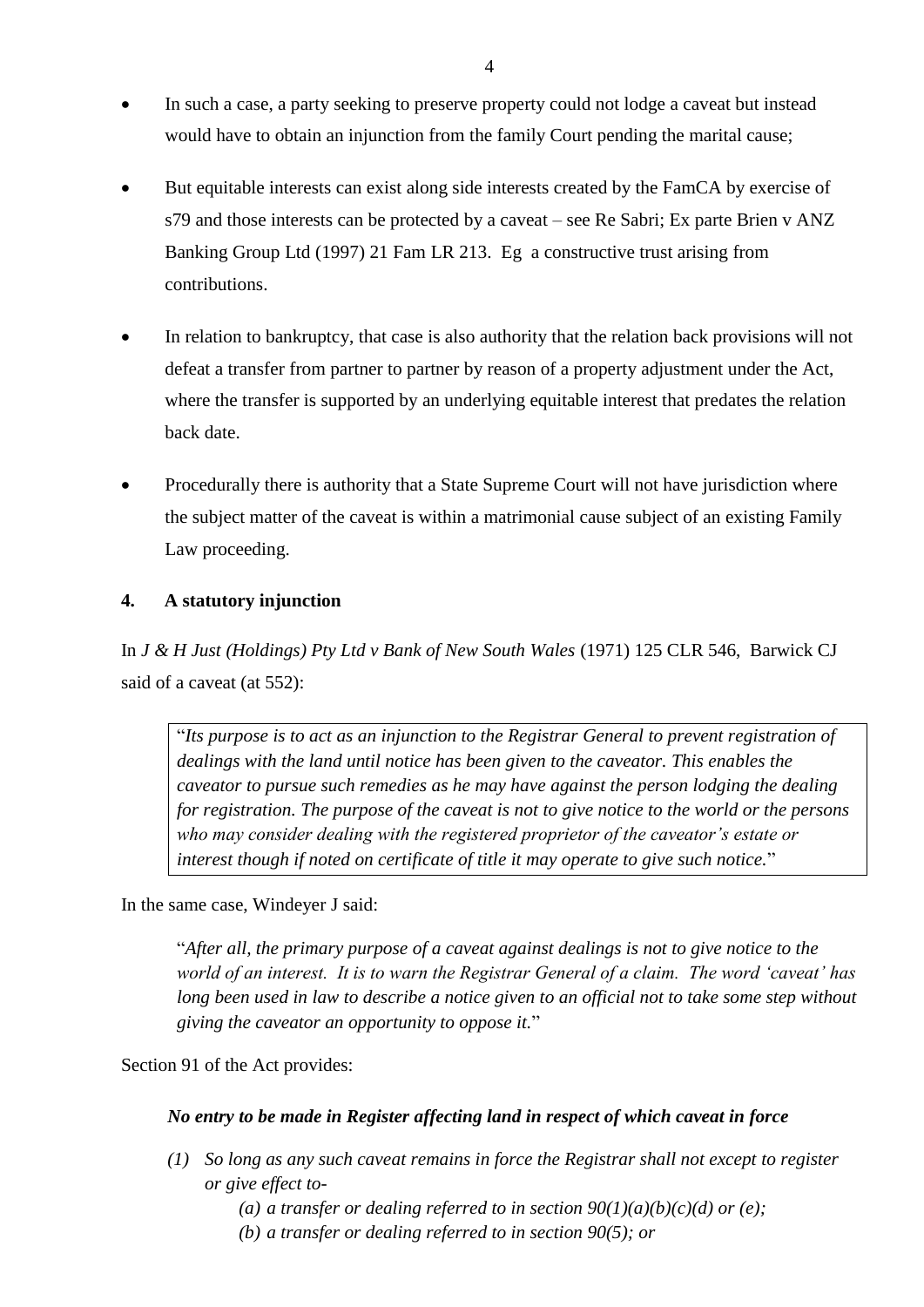*(c) a transfer or dealing in respect of which the caveat has lapsedrecord in the Register any change in the proprietorship of or any dealing purporting to affect the estate or interest in respect of which the caveat is lodged.*

## 5. **Why not Register instead of caveat?**

If an interest is caveatable, why not simple register it on title? The answer is that the register records legal interest in land, but not all interests in land. There are three general situations where caveatable interests arise:

- Where registerable interest has arisen but the document creating it has not yet been registered.
	- o Eg an executed but not registered mortgage, or an executed but not registered land transfer.
- Where a transaction has occurred that gives rise to a registrable interest, but a registerable document has not yet been executed or registered.
	- o Eg a loan agreement that provides for the mortgage of a property, where the mortgage has not been prepared, or the interest of a purchaser under an incomplete contract of sale.
- The interest is not able to be registered at all
	- o Eg an equitable charge.

## **6. Lodging a caveat**

The approved form is attached to this paper and can be found online at [https://www.propertyandlandtitles.vic.gov.au/\\_\\_data/assets/pdf\\_file/0023/64715/Caveat\\_V14\\_RE.pdf](https://www.propertyandlandtitles.vic.gov.au/__data/assets/pdf_file/0023/64715/Caveat_V14_RE.pdf)

A caveator must provide the following information in order to validly lodge a caveat:

- The title details, including whether all or only part of the land is affected
- The Caveator's name
- The claim category (of 9 selections, including "other")
- The grounds of claim: each selection produces multiple drop down options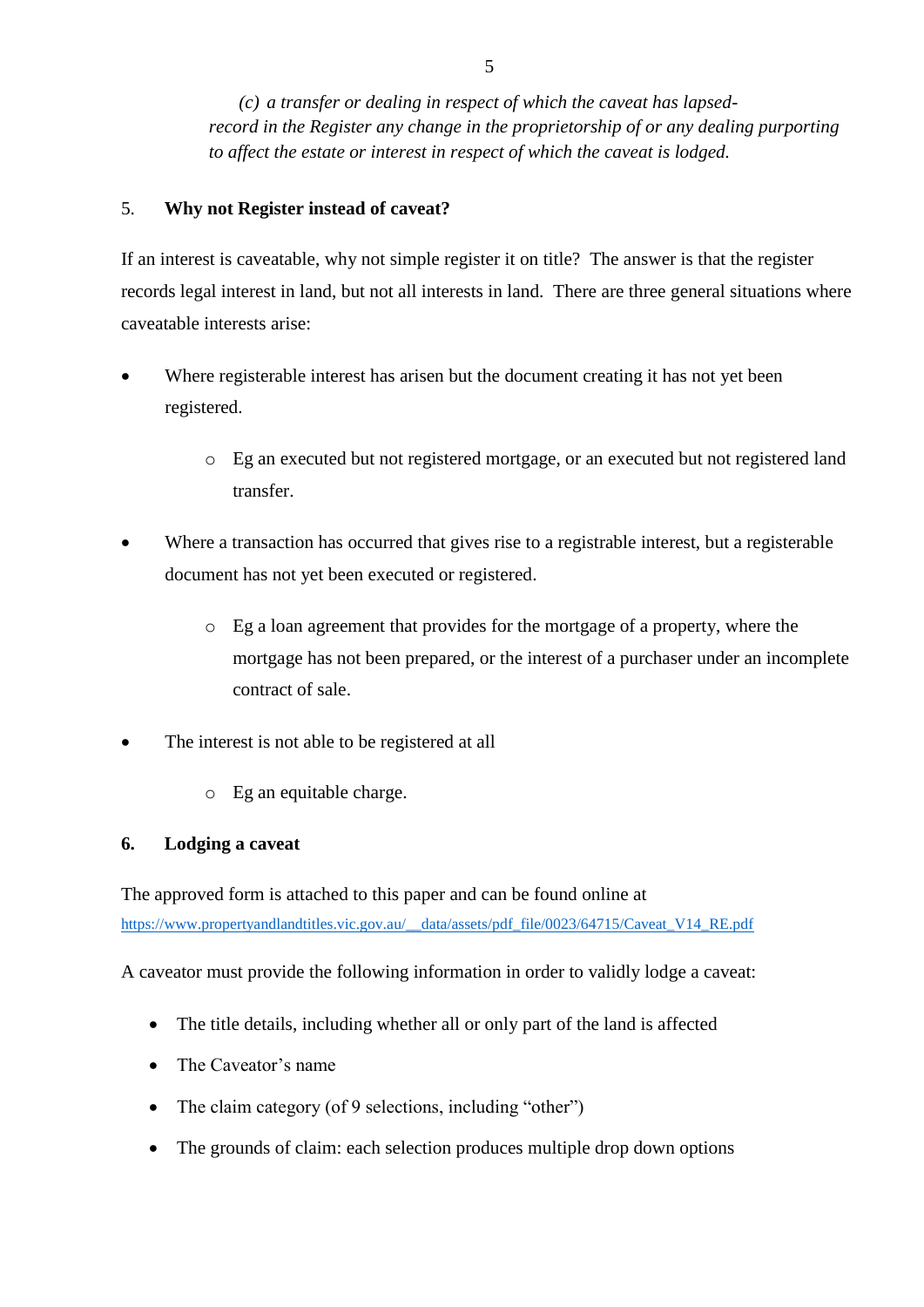- o An example Agreement/Contract by agreement stating the date and parties, purchaser's contract, executed transfer, unpaid vendor under contract of sale, purchaser's lien to secure money paid, date of claim
- The estate claimed (e.g. freehold, leasehold, mortgage, charge, life estate, remainder, restrictive covenant, profit a prendre, easement, contingent interest)
- The extent to which dealings are prohibited by the caveat (e.g. absolutely, conditionally, subject to consent, subject to instrument expressed to be subject to my interest)
- Notice details of the lodging party:
	- o Serves as the address for service of anyone wishing to give notice to the caveator.
- Signature of the Caveator or their agent.

Most caveatable interests require substantiation by reference to the writing that creates or gives rise to them – the "Parole evidence rule".

Section s53 of the Property Law Act 1958 (Vic):

## *Instruments required to be in writing*

- *(1) Subject to the provisions hereinafter contained with respect to the creation of interest in [land](http://www.austlii.edu.au/cgi-bin/viewdoc/au/legis/vic/consol_act/pla1958179/s222.html#land) by parol—*
	- *(a) no interest in [land](http://www.austlii.edu.au/cgi-bin/viewdoc/au/legis/vic/consol_act/pla1958179/s222.html#land) can be created or disposed of except by writing signed by the [person](http://www.austlii.edu.au/cgi-bin/viewdoc/au/legis/vic/consol_act/pla1958179/s61.html#person) creating or conveying the same, or by his agent thereunto lawfully authorized in writing, or by [will,](http://www.austlii.edu.au/cgi-bin/viewdoc/au/legis/vic/consol_act/pla1958179/s18.html#will) or by operation of law;*
	- *(b) a declaration of trust respecting any [land](http://www.austlii.edu.au/cgi-bin/viewdoc/au/legis/vic/consol_act/pla1958179/s222.html#land) or any interest therein must be manifested and proved by some writing signed by some [person](http://www.austlii.edu.au/cgi-bin/viewdoc/au/legis/vic/consol_act/pla1958179/s61.html#person) who is able to declare such trust or by his [will;](http://www.austlii.edu.au/cgi-bin/viewdoc/au/legis/vic/consol_act/pla1958179/s18.html#will)*
	- *(c) [disposition](http://www.austlii.edu.au/cgi-bin/viewdoc/au/legis/vic/consol_act/pla1958179/s18.html#disposition) of an equitable interest or trust subsisting at the time of the [disposition](http://www.austlii.edu.au/cgi-bin/viewdoc/au/legis/vic/consol_act/pla1958179/s18.html#disposition) must be in writing signed by the [person](http://www.austlii.edu.au/cgi-bin/viewdoc/au/legis/vic/consol_act/pla1958179/s61.html#person) disposing of the same, or by his agent thereunto lawfully authorized in writing or by [will.](http://www.austlii.edu.au/cgi-bin/viewdoc/au/legis/vic/consol_act/pla1958179/s18.html#will)*
- *(2) This section shall not affect the creation or operation of resulting, implied or constructive trusts.*

In limited circumstances a caveat can be lodged where there is no documentary evidence, for example rust relationships that are not evidenced in writing.

Practitioners should always be careful of when taking instructions from a client to lodge a caveat. A person who lodges a caveat without reasonable cause will be liable for any loss or damage that follows. A solicitor who lodges a caveat knowing there is no legitimate basis for the caveat will be guilty of professional misconduct and may be liable for damages.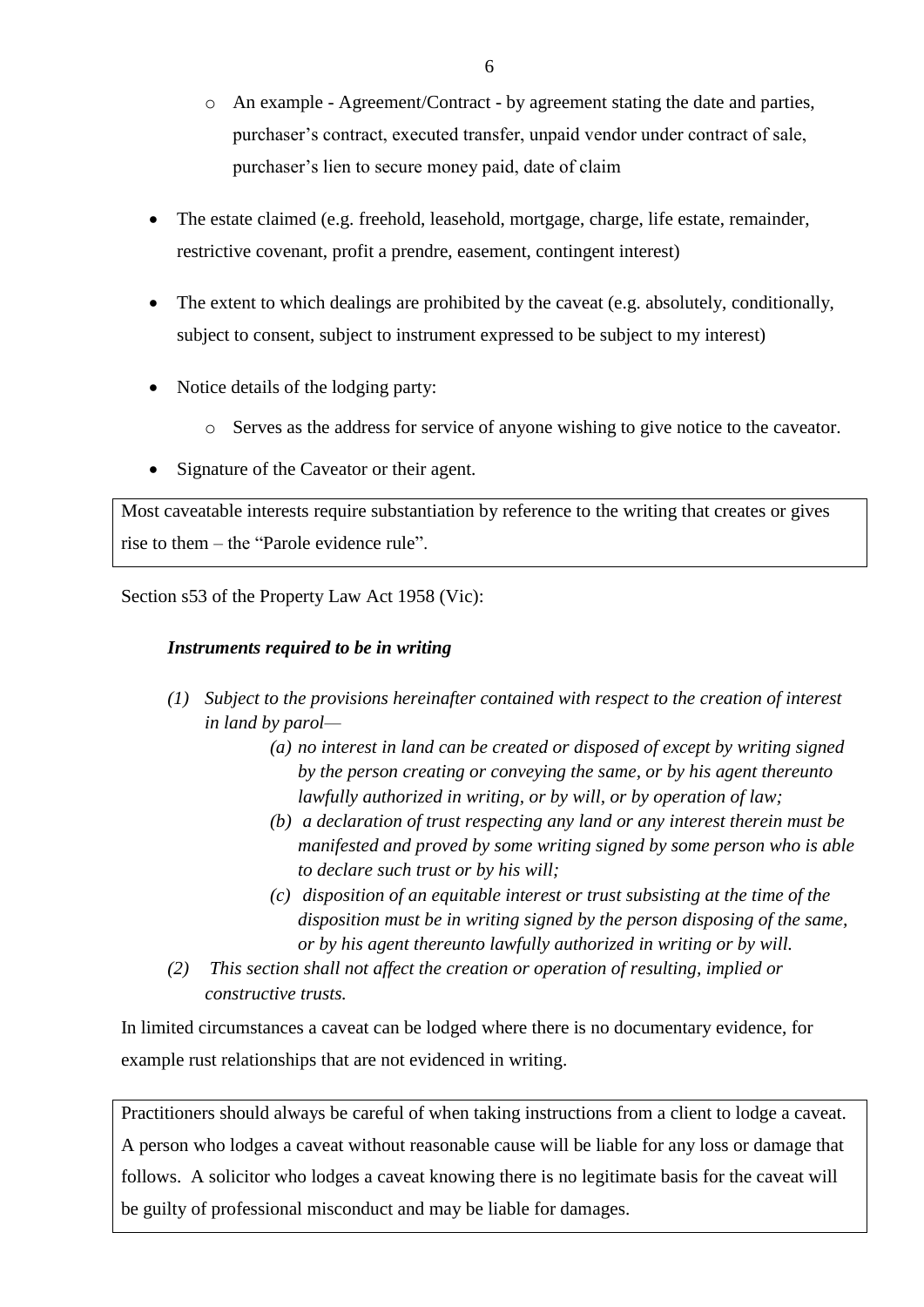### **7. Time for Registration**

Since a caveat is a form of statutory injunction protecting the interest of the caveator, a caveat should be lodged as soon as the caveatable interest is created in the land.

Any delay risks another transaction occurring that would adversely affect the caveatable interest.

## **8. Removal**

A caveat can be removed either voluntarily or forcibly.

Where the caveator agrees to remove the caveat voluntarily (by far the most common), a Withdrawal of Caveat Form must be lodged and registered at the Land Titles Office.

Where a caveat must be forcibly removed, there are alternative methods of doing so under the Act.

### *Section 89A* - *Lapsing Notices*

Under this provision, an application is made to the Registrar of Titles and supported by a solicitor's certificate which is to the effect that the caveator no longer has the interest claim in the caveat. The Registrar of Titles is required to send notice to the caveator notifying them of the application and giving them a specified period, no less than 30 days, to issue proceedings failing which the caveat will lapse.

It may not be possible to use a lapsing notice- for example, where removal is urgent, or where a solicitor is not in a position to provide a certificate.

#### *Section 90 application*

A person who is adversely affected by a caveat can apply to the Supreme Court under s.90 of the Act for the caveat to be removed.

Such an application is made to the expedited cases division of the Commercial Court (previously having been made to the Practice Court). Often the applications are dealt with at first instance summarily, if the caveator does not make any serious attempt to maintain their interest.

Since a caveat is a statutory injunction, the application to remove is in effect an injunction hearing where the onus is on the caveator to maintain it.

*Piroshenko v Grojsman & Ors* [2010] VSC 240 usefully sets out the principles applying to an application to remove a caveat. A decision of Warren CJ, it sets out a very clear statement of the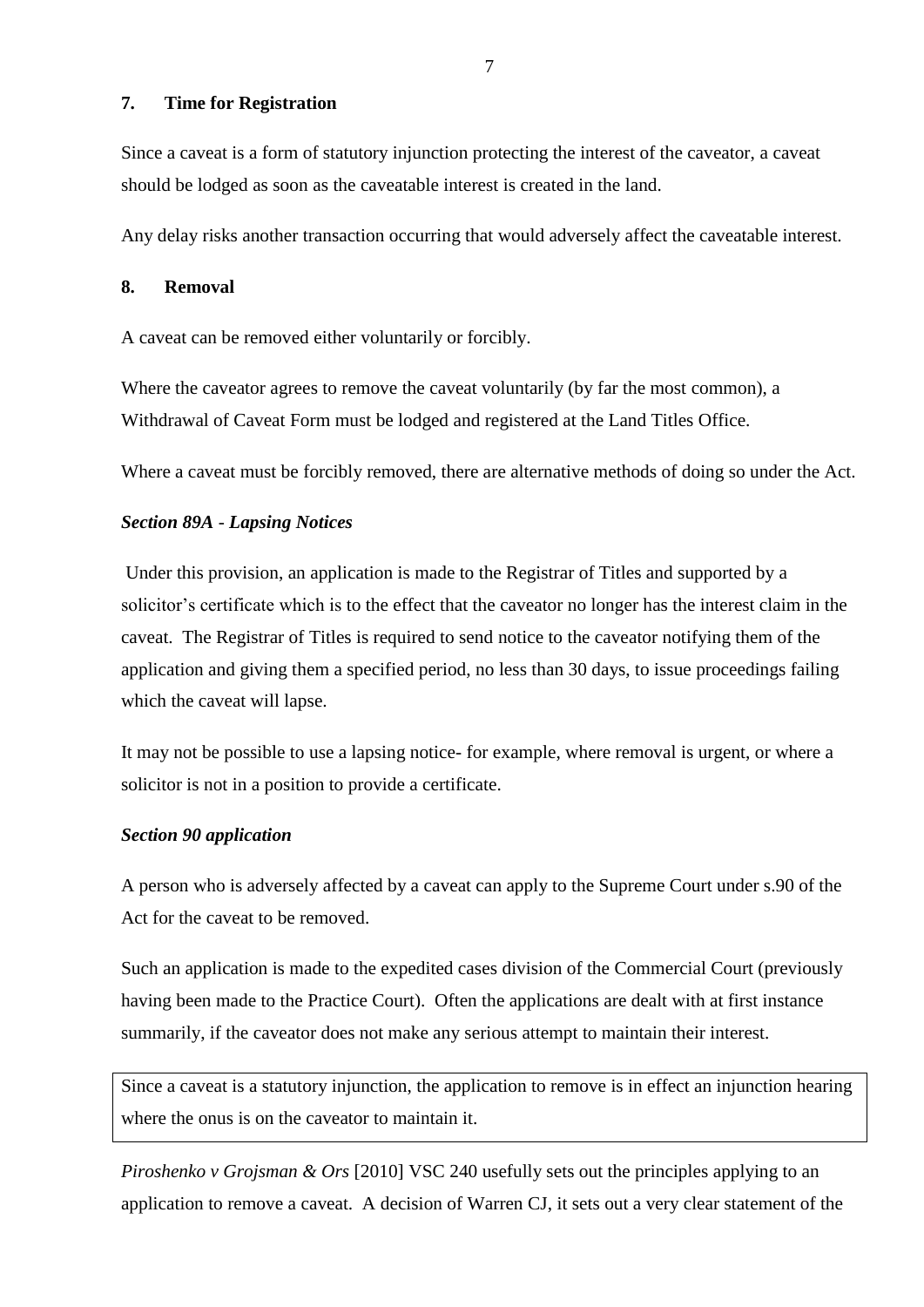nature of a caveat, the principles relating to applications to remove it, a burden on the caveator to maintain the caveat at [7]:

"*Caveats under the Torrens system are treated by the court as analogous to applications for interlocutory injunctive relief. Insofar as the registration is an administrative act, it is when an application is made for their removal that the onus falls on the caveator to satisfy the two stage test used by the Court when deciding whether to exercise its discretion to grant interlocutory injunctive relief. This approach has been established in laws since the decision of Law Diplock Eng Me Yong v Letchumanan was approved by the Full Court of Queensland Supreme Court of Appeal in Re Jorss' Caveat. As this two stage approach requires the caveator to establish that there is a serious question to be tried that they have the estate or interest which they claim the land in question, and having done so, to establish the balance of convenience favours the maintenance of the caveat on the Registrar of Titles until trial. This is still the approach taken by the courts in Victoria when deciding applications under s.90(3) of the Act.*"

Her Honour goes on to apply the usual criteria of governing the grant for interlocutory injunctions, namely a serious question to be tried and the balance of convenience, as established by the High Court in *Australian Broadcasting v O'Neill* (2006) 227 CLR 57.

> **Mark McKillop Castan Chambers 6 December 2017**